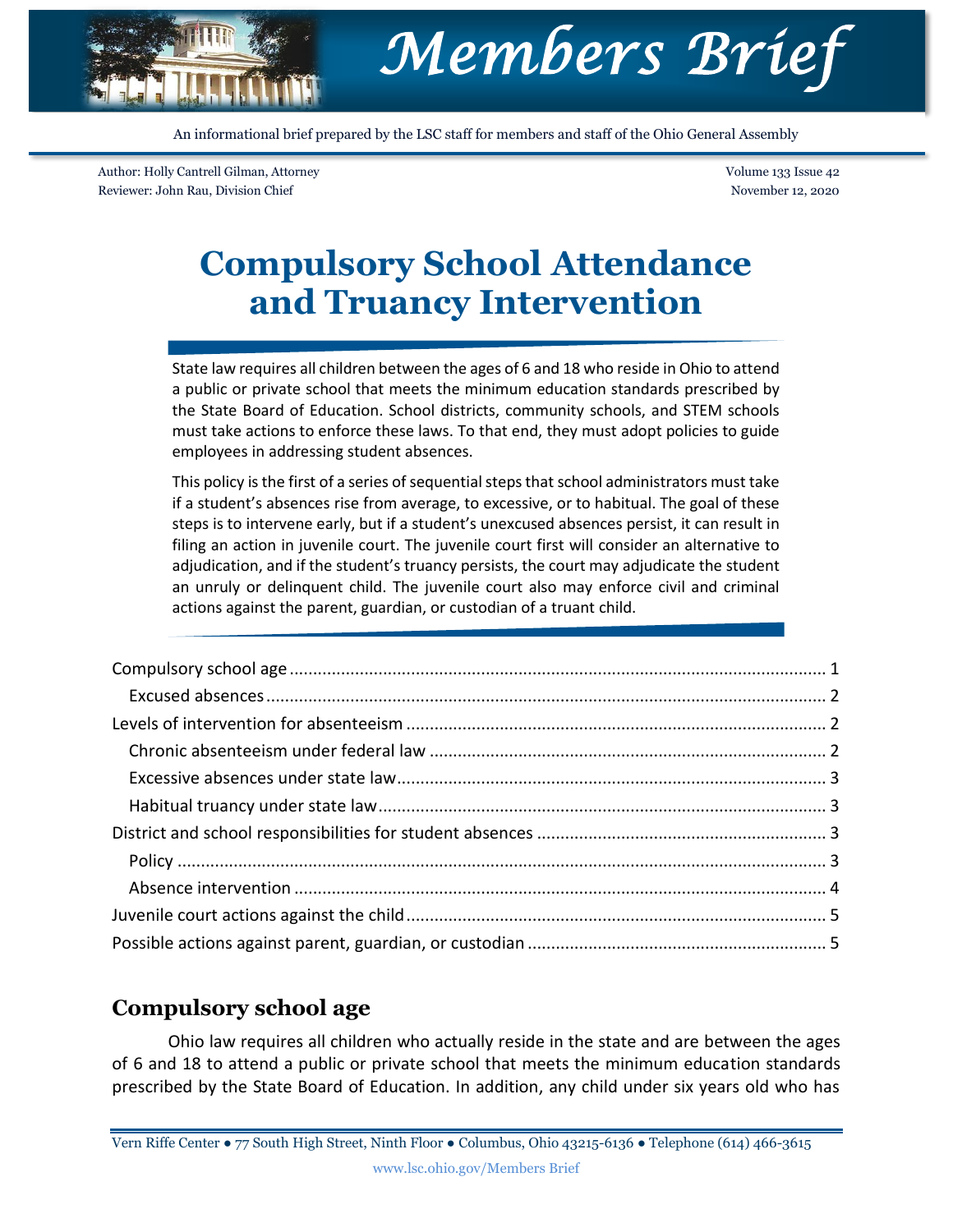enrolled in kindergarten must attend school unless the child is formally withdrawn from school.<sup>1</sup> Except in cases where a child has been properly excused from attendance, the child's parent, guardian, or custodian must ensure that the child attends school.<sup>2</sup> School districts, community schools, and STEM schools must maintain attendance records and, as described below, must take actions to enforce the compulsory attendance laws. A child of compulsory school age who fails to attend school may be subject to school-imposed sanctions for nonattendance and may be adjudicated as a habitual truant.

#### <span id="page-1-0"></span>**Excused absences**

Exceptions to compulsory school attendance include instruction at home, situations where age and schooling certificates have been issued for the legal employment of a minor, $3$ excusal for special education, or excusal for farm work or other work for that student's parents. In addition, on a day-by-day basis, a child may be excused for one or more of the following conditions, only some of which are medical (see "**Excessive absences**" below):

- 1. Illness of the child;
- 2. Illness in the family necessitating the presence of the child;
- 3. Quarantine of the home;
- 4. Death of a relative;
- 5. Medical or dental appointment;
- 6. Observance of religious holidays;
- 7. College visitation; or
- 8. Emergency or other good and sufficient cause.<sup>4</sup>

# <span id="page-1-1"></span>**Levels of intervention for absenteeism**

#### <span id="page-1-2"></span>**Chronic absenteeism under federal law**

The federal Every Student Succeeds Act requires schools to track and monitor absences. Under that act, "chronic absenteeism" occurs when a student misses 10% or more of the school year for any reason. It includes excused and unexcused absences. Schools and districts must provide supports to these students and their families to prevent further absences. 5

<sup>1</sup> R.C. 3321.01, 3321.02, and 3321.07.

<sup>2</sup> R.C. 3321.04 and 3321.20.

 $3$  See R.C. Chapters 3331 and 4109.

<sup>4</sup> R.C. 3321.04; Ohio Administrative Code (O.A.C.) 3301-69-02.

<sup>5</sup> Every Student Succeeds Act, Public Law No. 114-95, December 10, 2015 (20 United States Code 6311(c) and 6613(b)).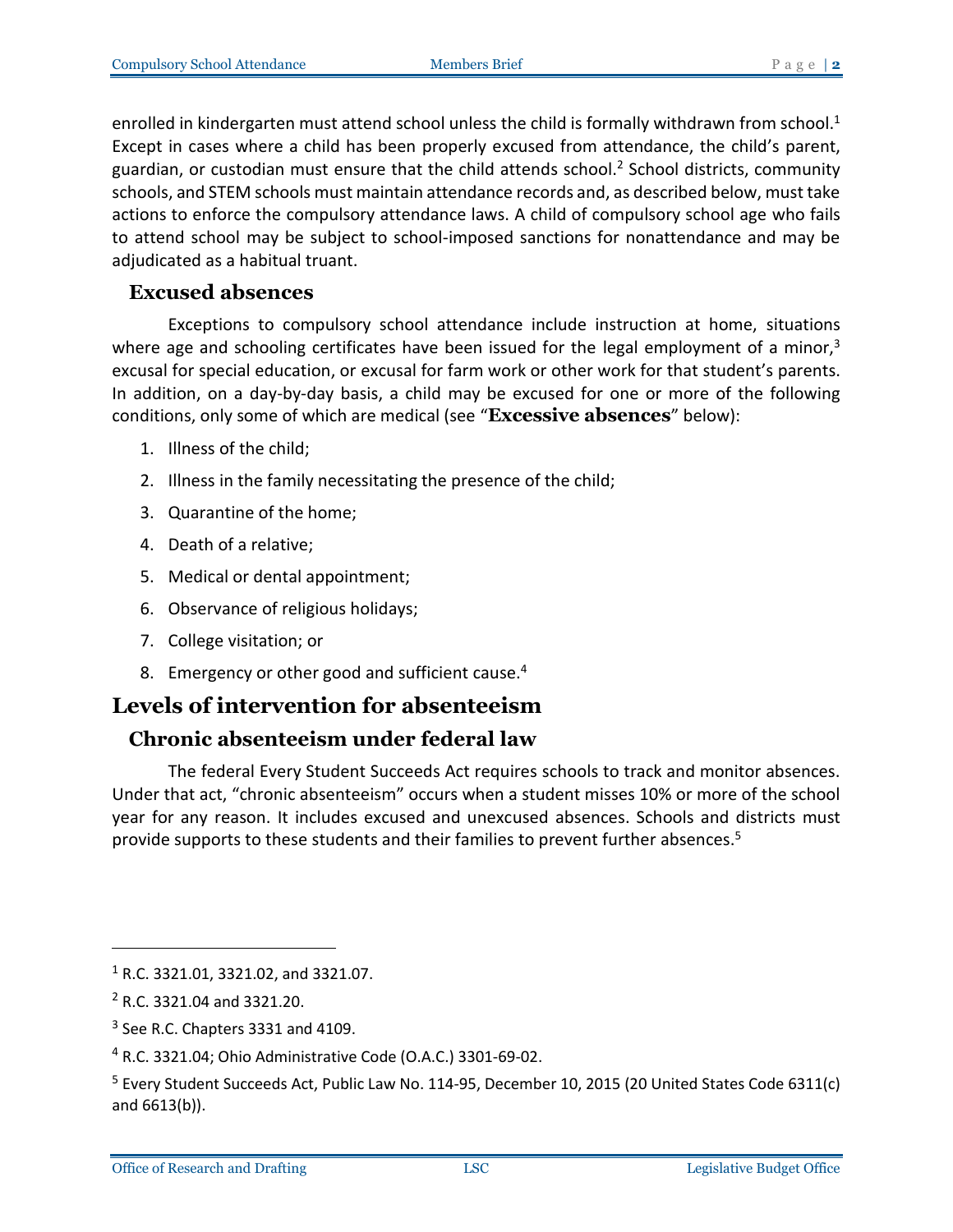#### <span id="page-2-0"></span>**Excessive absences under state law**

State law provides for early intervention for student absences. Districts and schools must provide written notice to the parent, guardian, or custodian of a child who is absent from school without any excuse or even with a nonmedical excuse for a combined 38 or more hours in one school month or 65 or more hours in a school year. At that time, the district or school may take an "appropriate action" in accordance with its attendance policy to help the student prevent further absences. However, it is not required to create any kind of individualized attendance plan for the child. $6$ 

#### <span id="page-2-1"></span>**Habitual truancy under state law**

State law provides for the greatest concern over students' absences when they reach the level of habitual truancy. A "habitual truant" is a student of compulsory school age who is absent *without legitimate excuse* for 30 or more consecutive hours, 42 or more hours in one school month, or 72 or more hours in a school year.<sup>7</sup> For any student whose absences meet that condition, a school district or school must engage an absence intervention plan process. That process requires the student and the student's parent to participate in activities to get the student to attend school and, in the event that the student's unexcused absences persist, it can eventually lead to the filing of a complaint in the juvenile court.

The following table summarizes the triggers for chronic absenteeism, excessive absence, and habitual truancy. 8

|                            | <b>Consecutive Hours</b> | <b>Hours Per School Month</b>                | <b>Hours Per School Year</b>                             |
|----------------------------|--------------------------|----------------------------------------------|----------------------------------------------------------|
| <b>Chronic Absenteeism</b> |                          |                                              | <b>10%</b> of total hours either<br>excused or unexcused |
| <b>Excessive Absence</b>   |                          | <b>38</b> unexcused or<br>nonmedical excused | 65 unexcused or<br>nonmedical excused                    |
| <b>Habitual Truancy</b>    | <b>30</b> unexcused      | 42 unexcused                                 | 72 unexcused                                             |

# <span id="page-2-2"></span>**District and school responsibilities for student absences Policy**

<span id="page-2-3"></span>Each school district, educational service center (ESC) on behalf of a district, community school, or STEM school is required to adopt a policy to guide employees in addressing student

 $6$  R.C. 3321.191(C)(1). Originally, this provision included all excused and unexcused absences, but in 2019 it was amended to include only unexcused and nonmedical excused absences.

 $7$  R.C. 2151.011(A)(18).

<sup>8</sup> See also "Each Child, Our Future: Supporting Regular Attendance," *Ohio's Attendance Laws: Frequently Asked Questions*, Ohio Department of Education, available at [http://education.ohio.gov/getattachment/](http://education.ohio.gov/getattachment/Topics/Student-Supports/Chronic-Absenteeism/House-Bill-410-FAQ-2-1.pdf.aspx?lang=en-US) [Topics/Student-Supports/Chronic-Absenteeism/House-Bill-410-FAQ-2-1.pdf.aspx?lang=en-US.](http://education.ohio.gov/getattachment/Topics/Student-Supports/Chronic-Absenteeism/House-Bill-410-FAQ-2-1.pdf.aspx?lang=en-US)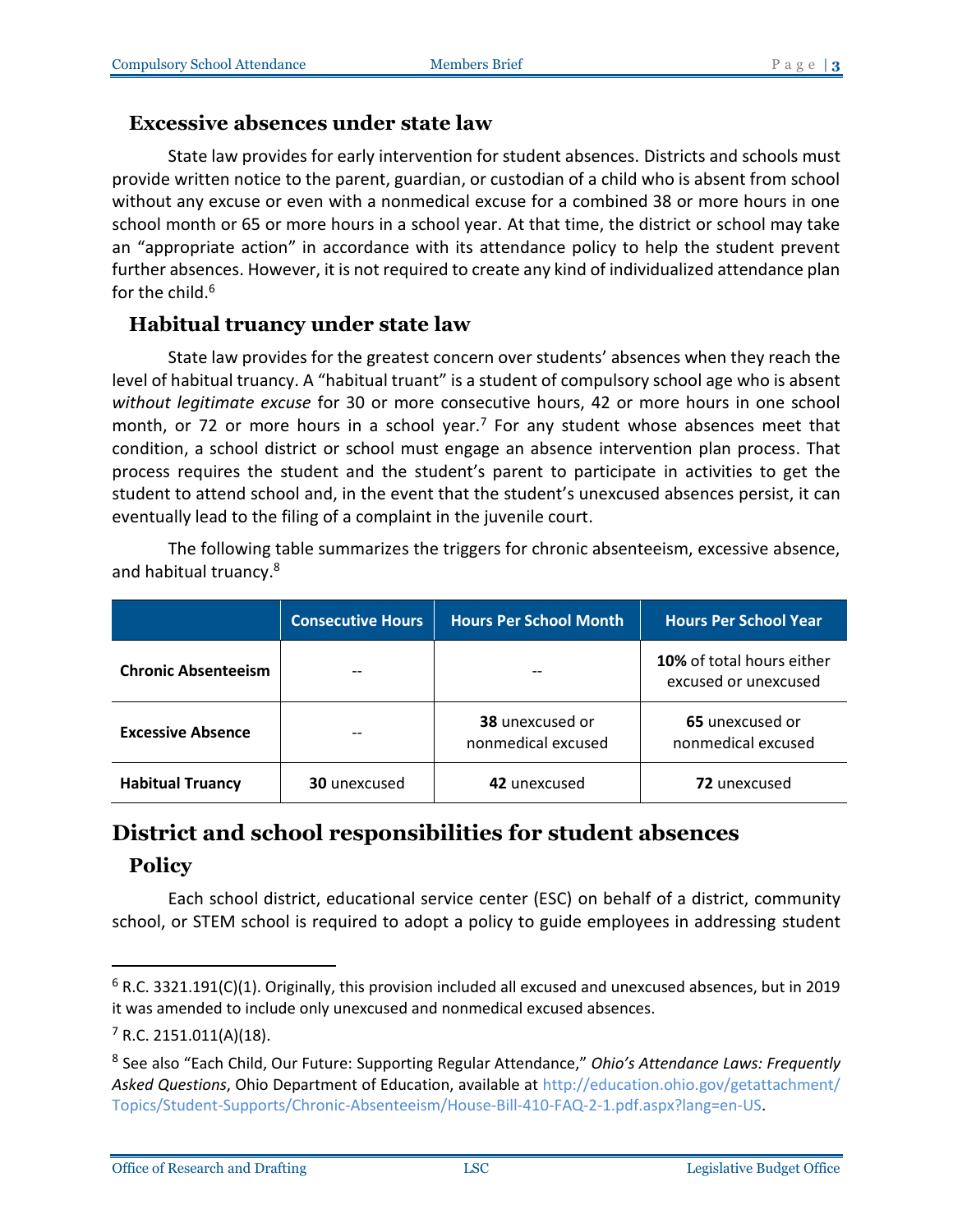absences. The policy must be developed in consultation with the juvenile court, parents, and appropriate state and local agencies. The policy may include as an intervention strategy any of the following actions:

- **Providing a truancy intervention program for an excessively absent student;**
- **Providing counseling for a habitual truant;**
- Requesting or requiring a parent, guardian, or custodian to attend parental involvement programs and truancy mediation programs;
- Notification of the Registrar of Motor Vehicles of the truancy of a motor vehicle license holder; and
- Taking legal action.<sup>9</sup>

#### <span id="page-3-0"></span>**Absence intervention**

As a student's absences escalate, so do the steps a district, ESC, community school, or STEM school must take. The following summarizes a school's responsibilities at each stage of the absence intervention process. 10

| <b>Policy Adopted</b>         | . School board adopts policy on student absences, including truancy intervention<br>plan for excessively absent (and chronically absent) student                                                                                                  |
|-------------------------------|---------------------------------------------------------------------------------------------------------------------------------------------------------------------------------------------------------------------------------------------------|
| <b>Excessive Absence</b>      | •Student is absent without medical excuse 38 hours in one month or 65 hours in<br>one school year                                                                                                                                                 |
| <b>Notice to Parent</b>       | • Attendance officer notifies parent of student's excessive absences within 7<br>days of triggering excessive absence                                                                                                                             |
| <b>Habitual Truancy</b>       | •Student absent without legitimate excuse 30 consecutive hours, 42 hours in<br>one month, or 72 hours in a school year                                                                                                                            |
| Team selected within 7 days   | • Absence intervention team selected and 3 meaningful attempts made to<br>secure participation of parent within 7 days of triggering habitual truancy<br>(certain school distructs with very low overall absenteeism may use other<br>strategies) |
| Plan developed within 14 days | .14 days after creation of team, absence intervention plan developed by the<br>team - implementation begins                                                                                                                                       |
| <b>Complaint filed</b>        | • Complaint filed not later than 61 days after plan implemention if no progress or<br>student is again absent for 30 or more consecutive hours or 42 in a month                                                                                   |

#### **Absence intervention team**

A student must be assigned to an absence intervention team when the student becomes a habitual truant. That team must then develop an intervention plan in an effort to reduce or eliminate further absences. Membership of each team may vary based on the needs of each student, but must include: (1) a representative from the school district or school, (2) another

 $9$  R.C. 3321.191(A).

 $10$  R.C. 3321.191. See also R.C. 2151.27 (filing of complaint in juvenile court).